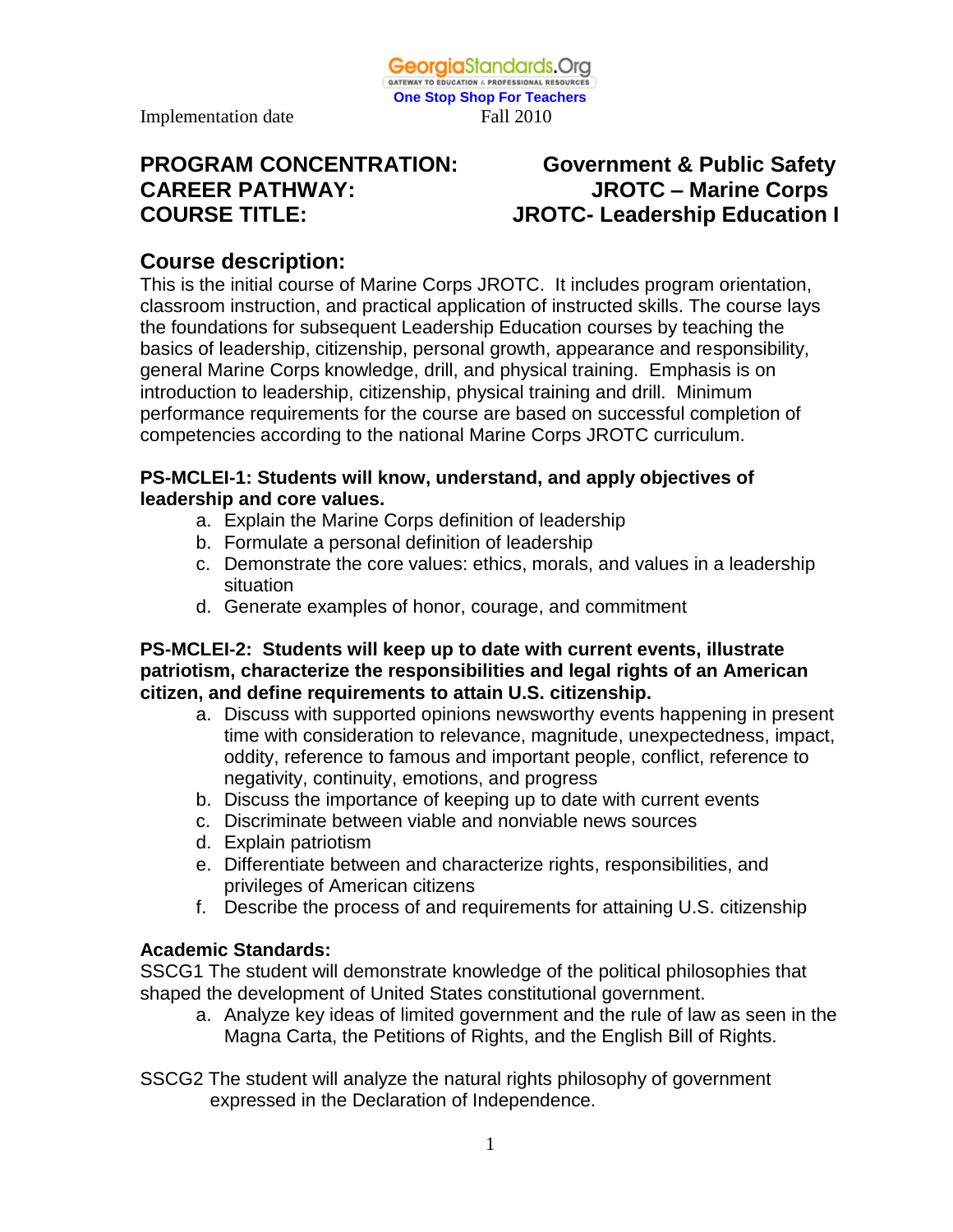#### GeorgiaStandards.Org

GATEWAY TO EDUCATION & PROFESSIONAL RESOURCE **One Stop Shop For Teachers**

Implementation date Fall 2010

b. Evaluate the Declaration of Independence as a persuasive argument.

- SSCG3 The student will demonstrate knowledge of the United States Constitution. c. Explain the fundamental principles upon which the United States Constitution is based; include the rule of law, popular sovereignty, separation of powers, checks and balances, and federalism,
- SSCG4 The student will demonstrate knowledge of the organization and powers of the national government.
	- a. Describe the structure and powers of the legislative, executive, and judicial branches.
	- b. Analyze the relationship between the three branches in a system of checks and balances and separation of powers.
- SSCG7 The student will describe how thoughtful and effective participation in civic life is characterized by obeying the law, paying taxes, serving on a jury, participating in the political process, performing public service, registering for military duty, being informed about current issues, and respecting differing opinions.
- SSCG8 The student will demonstrate knowledge of local, state, and national elections.

b. Describe the nomination and election process.

d. Analyze the influence of media coverage, campaign advertising, and public opinion polls.

- SSCG12 The student will analyze the various roles played by the President of the United States; include Commander-in-Chief of the Armed Forces, chief executive, chief agenda setter, representative of the nation, chief of state, foreign policy leader, and party leader.
- SSCG13 The student will describe the qualifications for becoming President of the United States.
	- a. Explain written qualifications for President of the United States.
	- b. Describe unwritten qualifications common to past presidents.
- SSCG20 The student will describe the tools used to carry out United States foreign policy (diplomacy; economic, military, and humanitarian aid; treaties; sanctions, and military intervention).
- SSUSH5 The student will explain specific events and key ideas that brought about the adoption and implementation of the United States Constitution. c. Explain the key features of the Constitution, specifically the Great

Compromise, separation of powers, limited government, and the issue of slavery.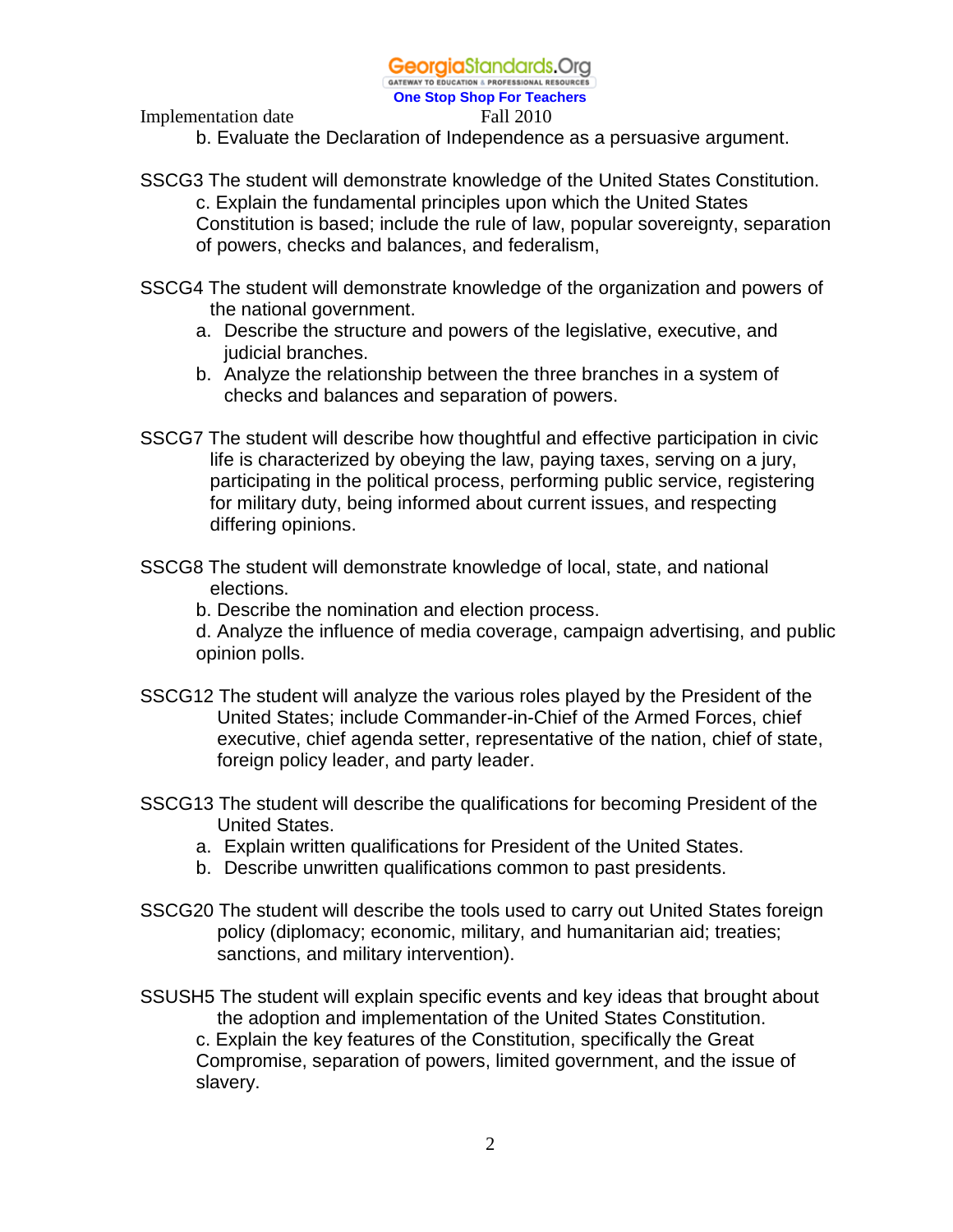GATEWAY TO EDUCATION & PROFESSIONAL RESOURCE **One Stop Shop For Teachers**

Implementation date Fall 2010

d. Analyze how the Bill of Rights serves as a protector of individual and state rights

**PS-MCLEI-3: Personal Growth and Responsibility: Students will evaluate the importance of physical fitness, physical training, health, hygiene, and nutrition.** 

- a. Plan and conduct a physical fitness training session
- b. Participate in rigorous physical training
- c. Is evaluated using the Presidential Physical Fitness Test
- d. Is evaluated using the MCJROTC Physical Fitness Test
- e. Compare and contrast requirements for personal hygiene
- f. Distinguish warning signs of potential suicide and identify where to seek assistance
- g. Analyze coping skills for stress management
- h. Interpret health risks, social consequences of, and warning signs of drug and alcohol abuse
- i. Discuss prevention and intervention of drug and alcohol abuse
- j. Relate health risks and tobacco use
- k. Classify food into the five major food groups
- l. Relate nutrition and peak performance

**Academic Standards**: (To be developed after the Physical Fitness and Health GPS is published)

**PS-MCLEI-4: General Military Subjects: Students will identify, understand, and apply basic Marine Corps fundamentals as related to administration, uniforms, customs, courtesies, traditions, rank structure, and chain of command.**

- a. Summarize the purpose of Leadership Education and MCJROTC
- b. Explain the MCJROTC unit organization
- c. Evaluate the benefits of MCJROTC
- d. Distinguish policies for promotions and awards
- e. Participate in uniform issue and turn in
- f. Establish cadet records
- g. Maintain and present a professional personal appearance
- h. Properly wear the Utility and Physical Training uniforms
- i. Execute a hand salute
- j. Utilize proper salutations
- k. Demonstrate proper procedure for reporting to an officer
- l. Render honors to colors
- m. Render honors to the Marine Corps Hymn
- n. Discuss the items comprising the Marine Corps emblem
- o. Relate the significance of the Marine Corps Birthday
- p. Classify individual Marine Corps JROTC ranks and insignia
- q. Classify individual Marine Corps rank and insignia
- r. Explain the purpose of the Chain of Command
- s. Describe the MCJROTC Chain of Command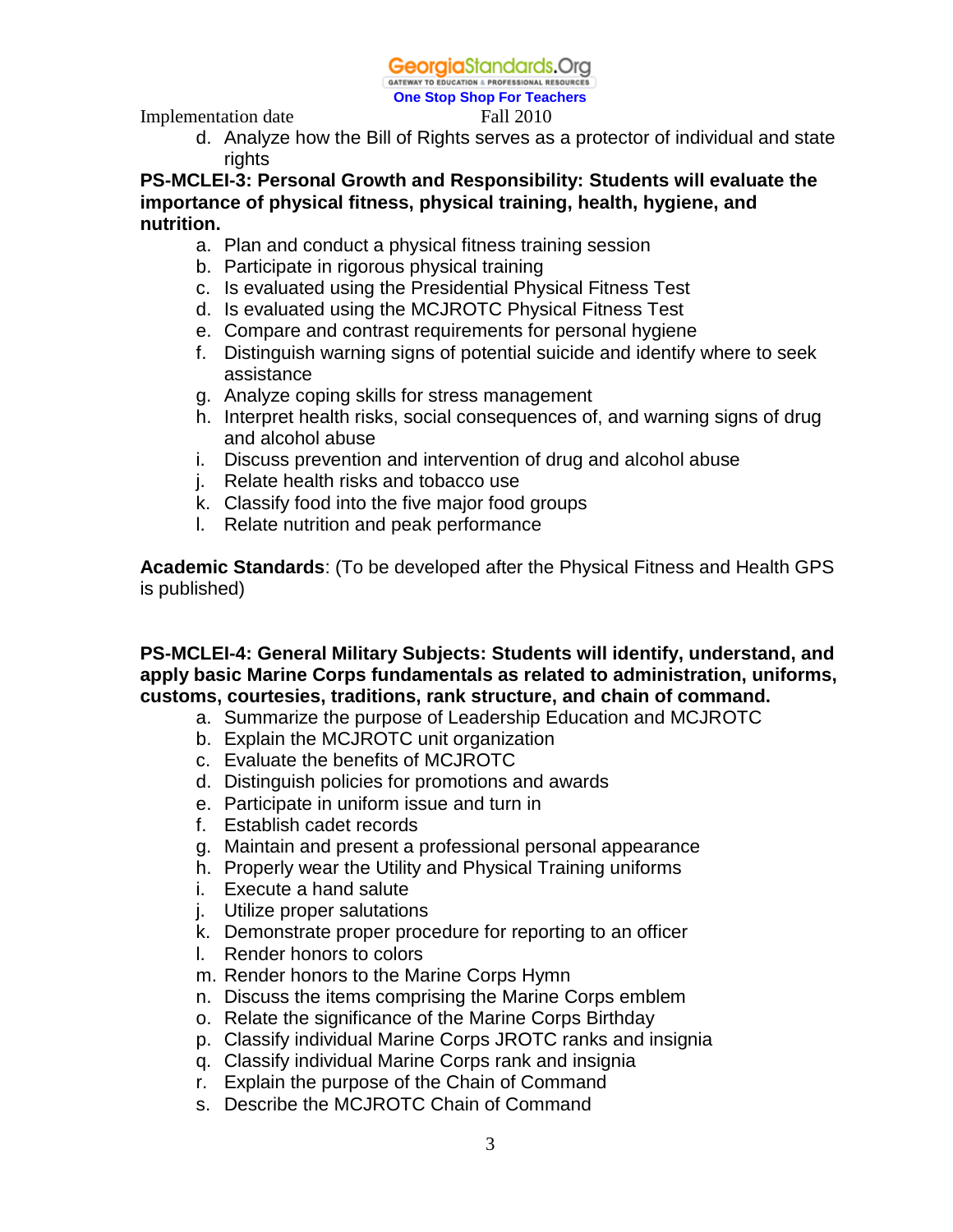**One Stop Shop For Teachers**

Implementation date Fall 2010

t. Describe the CMC Chain of Command

#### **Academic Standards:**

- SSUSH3 The student will explain the primary causes of the American Revolution. b. Explain colonial response to such British actions as the Proclamation of 1763, the Stamp Act, and the Intolerable Acts, as seen in Sons and Daughters of Liberty and Committees of Correspondence
- SSUSH4 The student will identify the ideological, military, and diplomatic aspects of the American Revolution.

a. Explain the language, organization, and intellectual sources of the Declaration of Independence; include the writing of John Locke and Montesquieu, and the role of Thomas Jefferson

- SSWH17 The student will be able to identify the major political and economic factors that shaped world societies between World War I and World War II.
	- f. Explain the aggression and conflict leading to World War II in Europe and Asia
- SSWH18 The student will demonstrate an understanding of the global political, economic, and social impact of World War II.
	- a. Describe the major conflicts and outcomes; include Pearl Harbor, El-Alamein, Stalingrad, D-Day, Guadalcanal, the Philippines, and the end of the war in Europe and Asia.
	- b. Identify Nazi ideology, policies, and consequences that led to the Holocaust.
	- c. Explain the military and diplomatic negotiations between the leaders of Great Britain (Churchill), the Soviet Union (Stalin), and the United States (Roosevelt/Truman) from Teheran to Yalta and Potsdam and the impact on the nations of Eastern Europe.
	- d. Explain allied Post-World-War II policies; include formation of the United Nations, the Marshall Plan for Europe, and MacArthur's plan for Japan.

**PS-MCLEI-5: Core Military Skills: Students will explain the purposes and objectives of basic drill and Marine ceremonies and demonstrate proficiency in teamwork, confidence, pride, alertness, and attention to detail through basic drill.**

- a. Manipulate individual positions
- b. Demonstrate stationary movements
- c. Demonstrate facing
- d. Demonstrate hand salute
- e. Demonstrate basic formations as part of a unit
- f. Interpret and react to immediate orders
- g. Participate in Marine Corps Birthday Ceremony
- h. Participate in MCJROTC Change of Command Ceremony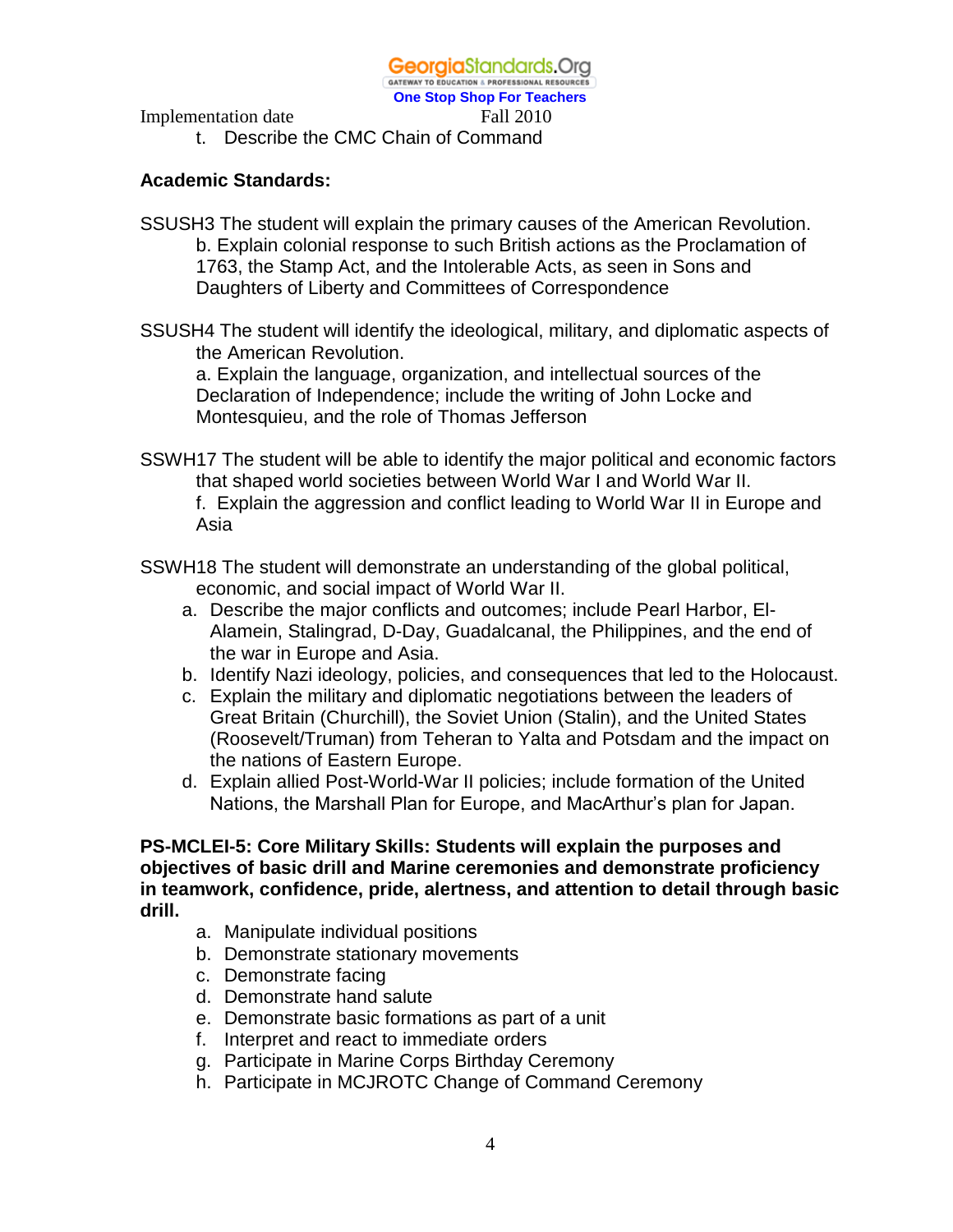#### **One Stop Shop For Teachers** Implementation date Fall 2010 **Reading Across the Curriculum**

#### **Reading Standard Comment**

After the elementary years, students engage in reading for learning. This process sweeps across all disciplinary domains, extending even to the area of personal they experience text in all genres and modes of discourse. In the study of various disciplines of learning (language arts, mathematics, science, social studies), students must learn through reading the communities of discourse of each of those disciplines. Each subject has its own specific vocabulary, and for students to excel in all subjects, they must learn the specific vocabulary of those subject areas in context.

Beginning with the middle grades years, students begin to self-select reading materials based on personal interests established through classroom learning. Students become curious about science, mathematics, history, and literature as they form contexts for those subjects related to their personal and classroom experiences. As students explore academic areas through reading, they develop favorite subjects and become confident in their verbal discourse about those subjects.

Reading across curriculum content develops both academic and personal interests in students. As students read, they develop both content and contextual vocabulary. They also build good habits for reading, researching, and learning. The Reading Across the Curriculum standard focuses on the academic and personal skills students acquire as they read in all areas of learning.

Students will enhance reading in all curriculum areas by:

- a. Reading in all curriculum areas
	- Read a minimum of 25 grade-level appropriate books per year from a variety of subject disciplines and participate in discussions related to curricular learning in all areas.
	- Read both informational and fictional texts in a variety of genres and modes of discourse.
	- Read technical texts related to various subject areas.
- b. Discussing books
	- Discuss messages and themes from books in all subject areas.
	- Respond to a variety of texts in multiple modes of discourse.
	- Relate messages and themes from one subject area to messages and themes in another area.
	- Evaluate the merit of texts in every subject discipline.
	- Examine author's purpose in writing.
	- Recognize the features of disciplinary texts.
- c. Building vocabulary knowledge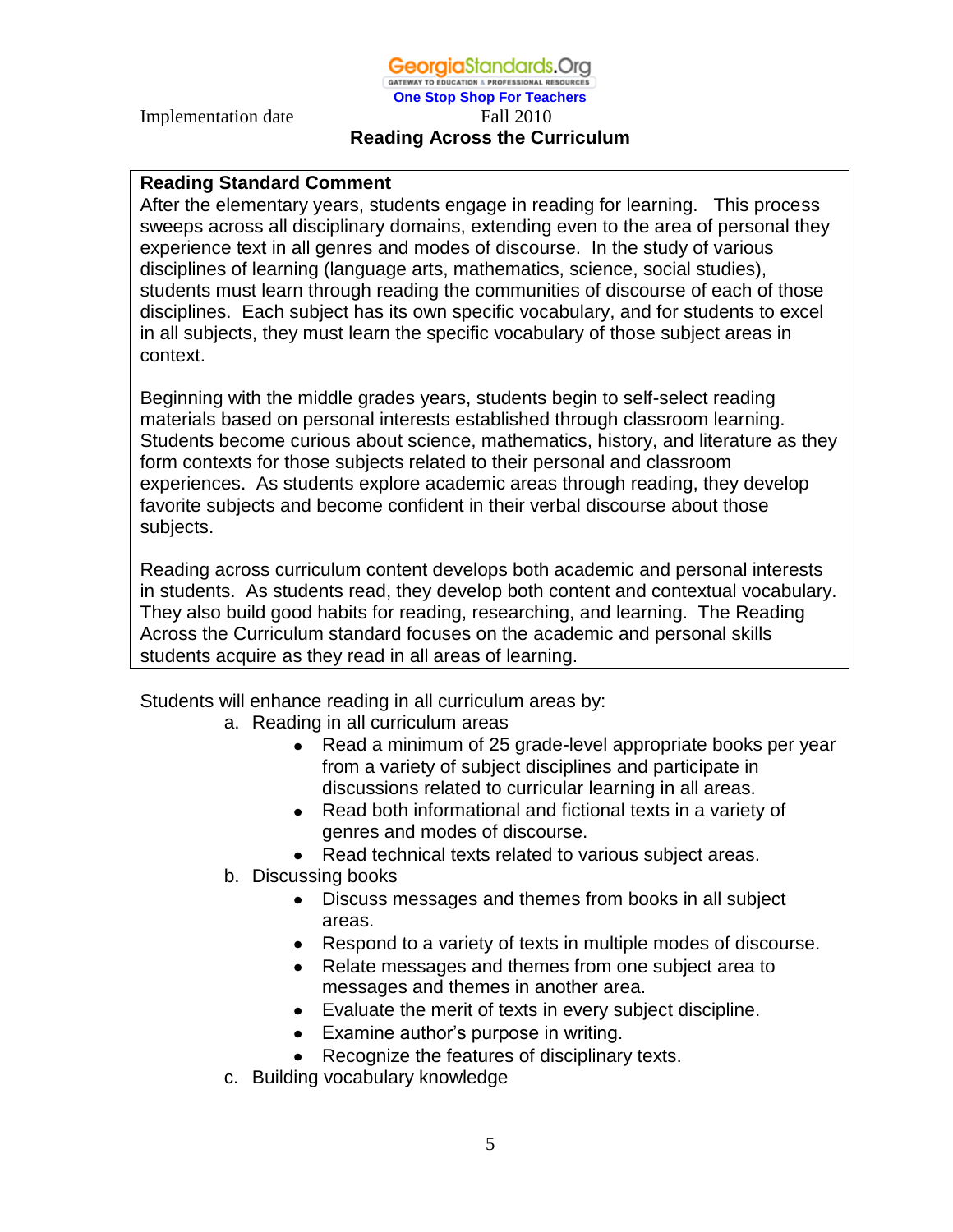**Georgia**Standards.Org

GATEWAY TO EDUCATION & PROFESSIONAL RESOURC **One Stop Shop For Teachers**

Implementation date Fall 2010

- $\bullet$ Demonstrate an understanding of contextual vocabulary in various subjects.
- Use content vocabulary in writing and speaking.
- Explore understanding of new words found in subject area texts.
- d. Establishing context
	- Explore life experiences related to subject area content.
	- Discuss in both writing and speaking how certain words are subject area related.
	- Determine strategies for finding content and contextual meaning for unknown words.

### **CTAE Foundation Skills**

The Foundation Skills for Career, Technical and Agricultural Education (CTAE) are critical competencies that students pursuing any career pathway should exhibit to be successful. As core standards for all career pathways in all program concentrations, these skills link career, technical and agricultural education to the state's academic performance standards.

The CTAE Foundation Skills are aligned to the foundation of the U. S. Department of Education's 16 Career Clusters. Endorsed by the National Career Technical Education Foundation (NCTEF) and the National Association of State Directors of Career Technical Education Consortium (NASDCTEc), the foundation skills were developed from an analysis of all pathways in the sixteen occupational areas. These standards were identified and validated by a national advisory group of employers, secondary and postsecondary educators, labor associations, and other stakeholders. The Knowledge and Skills provide learners a broad foundation for managing lifelong learning and career transitions in a rapidly changing economy.

**CTAE-FS-1 Technical Skills:** Learners achieve technical content skills necessary to pursue the full range of careers for all pathways in the program concentration.

**CTAE-FS-2 Academic Foundations:** Learners achieve state academic standards at or above grade level.

**CTAE-FS-3 Communications:** Learners use various communication skills in expressing and interpreting information.

**CTAE-FS-4 Problem Solving and Critical Thinking:** Learners define and solve problems, and use problem-solving and improvement methods and tools.